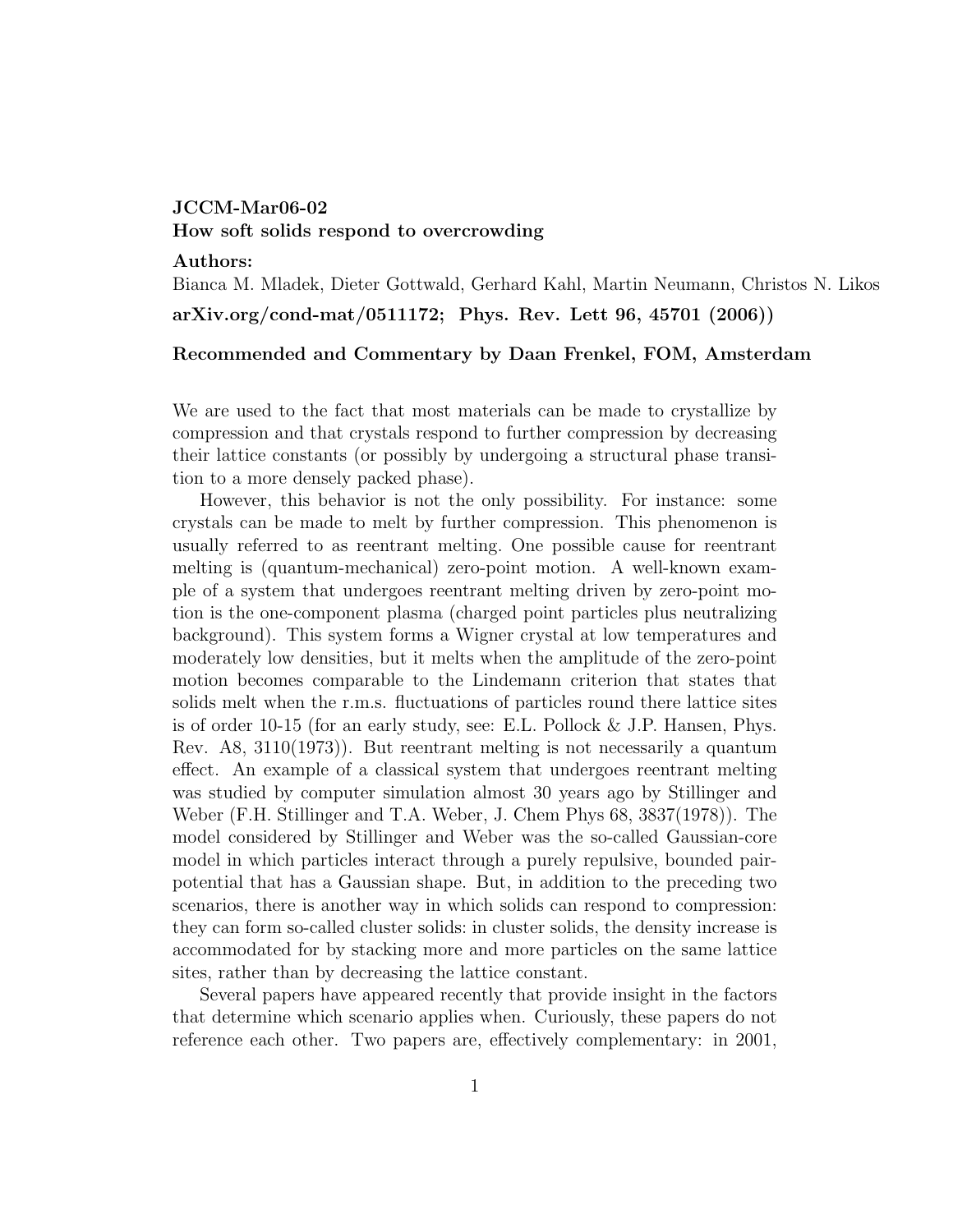Likos et al. published a criterion for the formation of cluster solids (Phys Rev E 63, 31206(2001)): if particles interact through a bounded pair potential that has a positive definite Fourier transform, then the solid must undergo reentrant melting (clearly, the Gaussian core model satisfies this criterion). However, if the (bounded) potential has negative Fourier components, then the system must form a cluster solid. A recent paper by Mladek et al. highlighted here has explored the phase diagram of a model system that should form a cluster solid. These simulations find not only that the cluster solid forms (as it should, as the theory of Likos et al becomes exact at high densities) but also that the theory performs quite well in the density range where it is only approximate. A complementary result was reported recently by  $S\ddot{u}t\ddot{o}$ : for systems of particles that interact through a pair potential that has a positive Fourier transform (that, moreover, vanishes beyond some finite wave-vector), the ground state is crystalline at a specific density but it becomes continuously degenerate above that density (this degeneracy is related to the finite range of the Fourier transform of the pair potential). It would be interesting to know the relation between  $S\ddot{u}t\ddot{o}'s$  continuously deformable ground states and the reentrant melting at finite temperatures. To my knowledge this issue has not yet been addressed.

One may wonder whether there exist experimental realizations of systems that form cluster solids. Mladek et al suggest that the effective interaction between star polymers or dendrimers is such that they may form cluster solids (but this has not yet been observed). Interestingly, there is evidence for the existence of cluster solids from another area condensed matter physics. Goerbig et al. (Phys Rev B 69, 115327(2004)) have analysed the phase behavior of quasi-2D electron systems in a strong magnetic field. In particular, they looked for an explanation of the unusual behavior observed in experiments on systems with partially filled Landau levels (Eisenstein et al. Phys. Rev. Lett. 88, 76801 (2002)). Goerbig et al. argue that the effective interaction between the electrons in these systems is a soft repulsion (not unlike the one considered by Mladek et al.). On the basis of their theoretical analysis, Goerbig et al. conclude that, depending on the filling factor of the Landau levels, this system may form cluster solids (called bubble solids in this field) or undergo re-entrant melting.

Of course, the reader may object that cluster solids are nothing new: many surfactant molecules or block copolymers form stable clusters (micelles) and sometimes these micelles undergo a freezing transition, in which case the solid could be called a cluster solid. However, such cluster solids are very